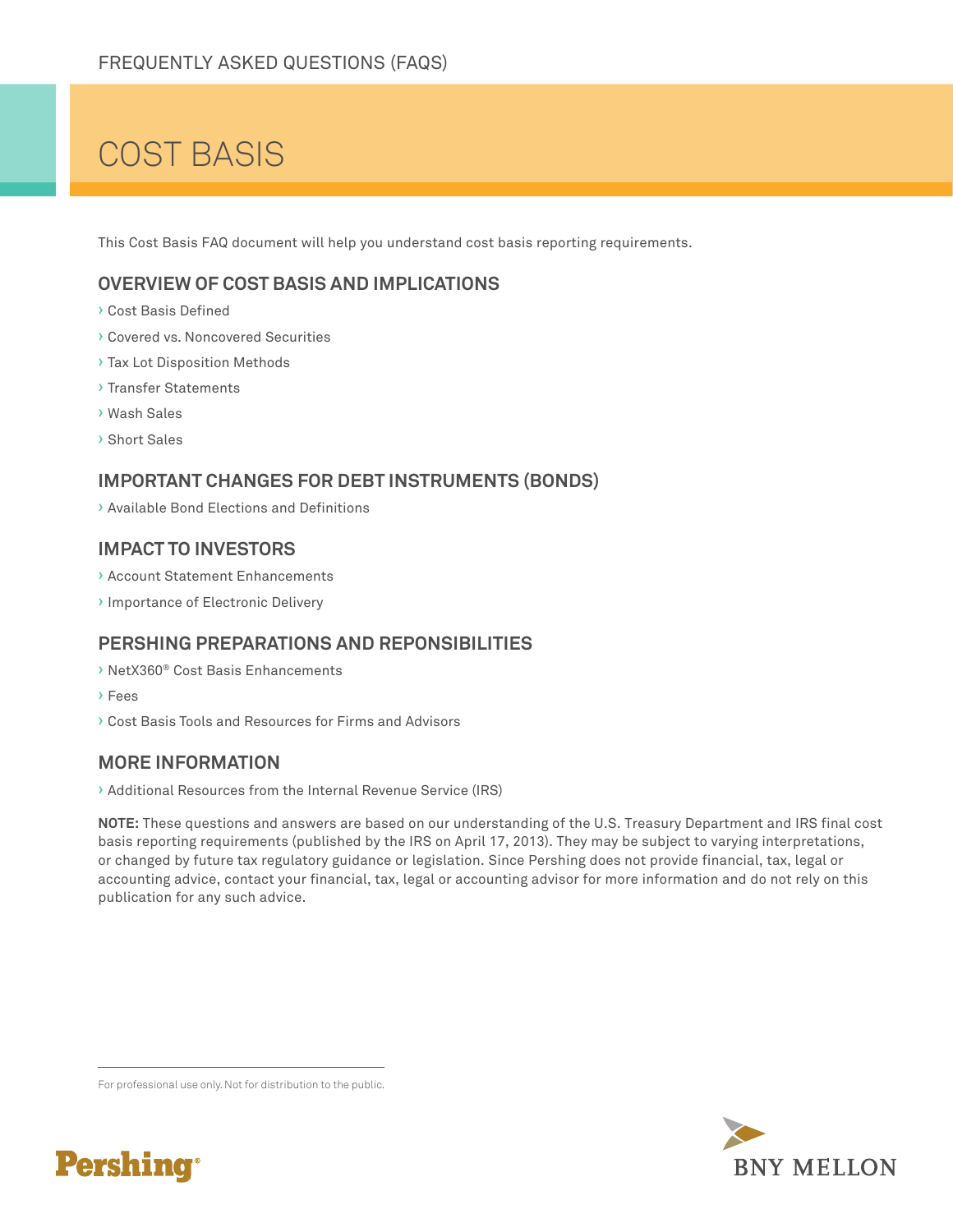# OVERVIEW OF COST BASIS AND IMPLICATIONS

# **COST BASIS DEFINED**

## **What is cost basis?**

Cost basis is the original purchase price of a security, plus fees, commissions and transfer taxes, adjusted for a number of factors, such as corporate actions (e.g., stock splits and mergers), wash sales and adjustments to dividends (because of tax classification changes). Therefore, the gain or loss from the sale or other disposition of a security is generally calculated based on its adjusted cost basis.

# **What is the final IRS schedule for cost basis reporting?**

#### **The IRS timetable for cost basis reporting is:**

- › January 1, 2011—Stock in a corporation
- › January 1, 2012—Mutual fund shares, including eligible dividend reinvestment plans (DRP) shares and exchange-traded funds (ETFs) that are treated like mutual funds
- › January 1, 2014—Simple debt instruments (bonds) and options
- › January 1, 2016—More complex debt instruments, including bonds with more than one rate, convertible bonds, stripped bonds or stripped coupons, payment-in-kind (PIK) bonds, foreign debt, foreign currency debt, some private issues and physical certificates

**NOTE:** Transfer statement reporting for simple debt and options is delayed to 2015. More complex debt including, but not limited to, real estate mortgage investment conduits (REMICs), widely held fixed investment trusts (WHFITs) and unit investment trusts (UITs), is delayed until 2017.

As a reminder, securities are considered covered under the cost basis rules if they are acquired on or after their applicable January 1 effective date, and noncovered if they are acquired before their covered effective date.

# **Why were the cost basis reporting regulations changed?**

The Treasury and IRS changed the tax rules to maximize accuracy in the reporting of capital gains which, the IRS estimates, are underreported by clients. IRS studies have shown that approximately \$6.7 billion over 10 years in tax dollars is lost annually as a result of inaccurate reporting of capital gains and losses. The rules are intended to ensure greater reporting accuracy and thus reduce lost tax revenues.

# **How have the cost basis changes impacted the industry?**

The regulations transferred much of the responsibility for reporting cost basis and other information on taxable transactions involving covered securities from your clients to Pershing, although all clients retain overall responsibility for accurate reporting on their individual tax returns. However, broker-dealers (IBDs), issuers/transfer agents, mutual fund companies, advisors and registered investment advisors (RIA) have been affected in different ways. Broker-Dealers, including Pershing are responsible for IRS Form 1099-B (Proceeds from Broker and Barter Exchange Transactions) reporting (or acceptable substitute Form 1099-B reporting), generally they have been impacted the most.

# **How have the regulations changed the reporting of cost basis?**

Basically, the rules require IBDs, advisors, RIAs, custodians and other financial services firms to report adjusted cost basis to the client and IRS for covered securities that are sold, exchanged or redeemed in U.S. taxable accounts (of nonexempt recipients). Previously, before the cost basis regulations, the taxpayer was responsible for reporting cost basis and gains and losses on applicable transactions.

For professional use only. Not for distribution to the public.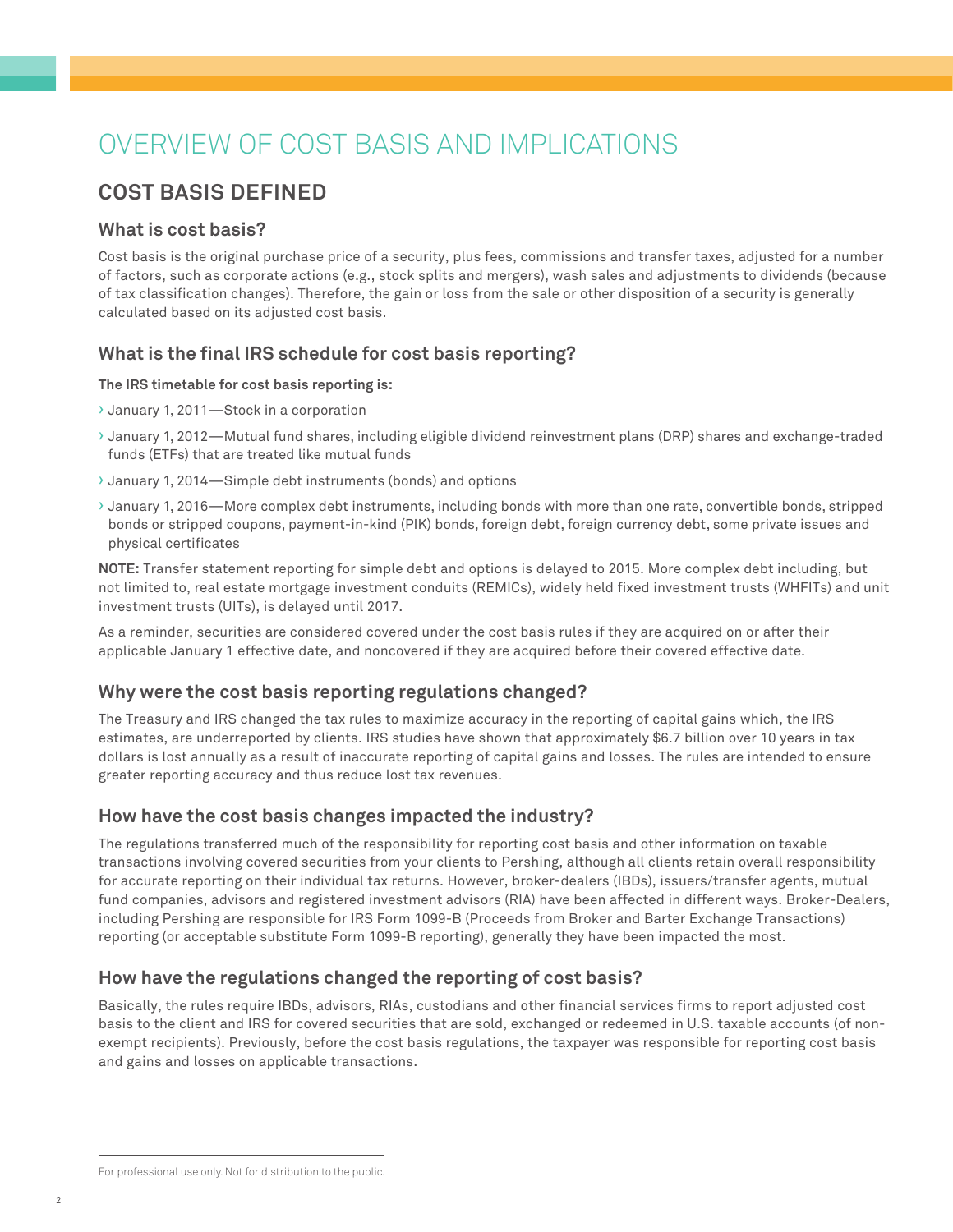# **COVERED VS. NONCOVERED SECURITIES**

## **How do the rules define covered vs. noncovered transactions?**

Covered securities are those acquired on or after the applicable dates outlined by the cost basis reporting legislation. Securities acquired before these dates are considered noncovered. For example, stock in a corporation acquired before January 1, 2011, is considered noncovered and its cost basis generally will not be reported to the IRS. Stock in a corporation acquired on or after January 1, 2011 (that is not eligible for the average cost method), is considered covered and its cost basis will be reported when sold.

# **TAX LOT DISPOSITION METHODS**

## **What cost basis tax lot disposition methods does Pershing offer?**

The disposition methods below, except for first in, first out (FIFO) using average cost, can be enabled either as a select or default disposition method. FIFO using average cost can be enabled only as an account default disposition method for mutual funds. It cannot be selected at the time that mutual fund shares are disposed of (by trade, transfer or exchange).

**NOTE:** Unit cost is determined by the total number of shares divided by the cost basis, including fees and commissions. It may not be equal to the market price on the date of acquisition.

- › **First in, first out (FIFO):** The tax lot(s) with the oldest trade date(s) will be disposed of (sold, transferred or exchanged) first, based on the order of their acquisition
- › **Last in, first out (LIFO):** The tax lot(s) with the earliest trade date(s) will be disposed of first, based on the order of their acquisition
- › **High cost:** The tax lot(s) with the highest unit cost are disposed of first, whether the tax lot(s) are short-term or long-term. If short-term and long-term lots have the same unit cost, long-term lot(s) will be disposed first
- › **High cost, long term:** The tax lot(s) with the highest unit cost, producing a long-term gain or loss, are disposed of first. Short-term shares with the highest unit cost will be disposed of, if no long-term shares are identified
- › **High cost, short term:** The tax lot(s) with the highest unit cost, producing a short-term gain or loss, are disposed of first. Long-term shares with the highest unit cost will be disposed of, if no short-term shares are identified
- › **Low cost:** The tax lot(s) with the lowest unit cost are disposed of first, whether the tax lots are short-term or long-term. If short-term or long-term lots have the same unit cost, the long-term lot(s) will be disposed of first
- › **Low cost, long term:** The tax lot(s) with the lowest unit cost, producing a long-term gain or loss, are disposed of first. Short-term shares with the lowest unit cost will be disposed of, if no long-term shares are identified
- › **Low cost, short term:** The tax lot(s) with the lowest unit cost, producing a short-term capital gain or loss, are disposed of first. Long-term shares with the lowest unit cost will be disposed of, if no short-term shares are indentified
- › **Minimum tax:** Minimizes the tax impact on the account by taking losses first and gains last
	- Short-term lots sold at a loss, from highest to lowest cost
	- Long-term lots sold at a loss, from highest cost to lowest cost
- Short-term lots sold at not gain or loss
- Long-term lots sold at no gain or loss
- Long-term lots sold at a gain, from highest to lowest cost
- Short-term lots sold at a gain, from highest cost to lowest cost
- › **FIFO using average cost (mutual funds and covered equity dividend reinvestments only):** Average cost per share for all tax lots of a security, even those no longer held by the client
	- Upon disposition of mutual fund shares, the average cost basis per share is used
	- Although the calculation is an average, the tax lots are disposed on a FIFO basis

For professional use only. Not for distribution to the public.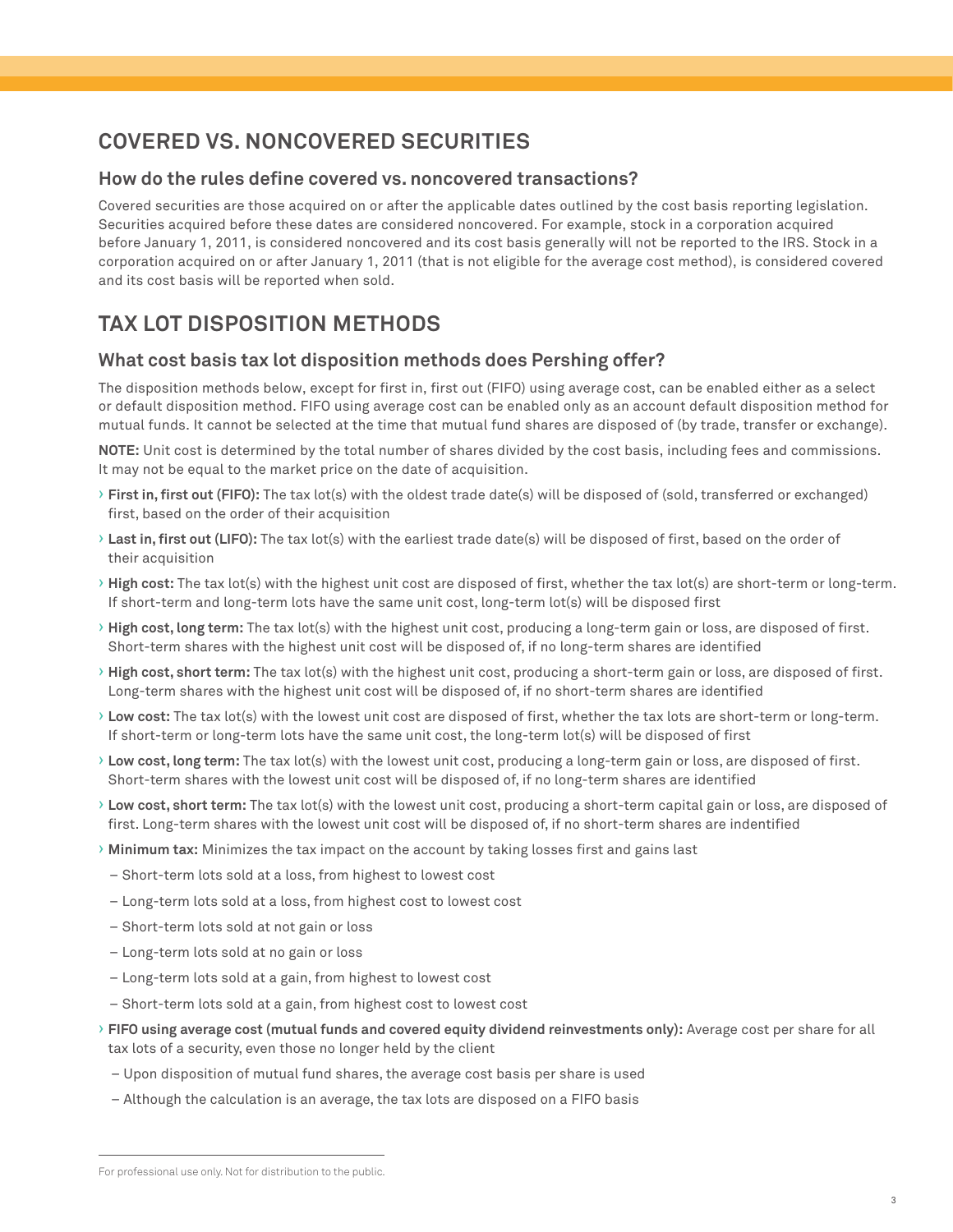# **Can the cost basis tax lot method be chosen or changed after the settlement date?**

The cost basis method cannot be elected or changed after a trade has settled, whether it involves covered or noncovered securities. However, corrections after the settlement date will be permitted if the client can prove to Pershing's satisfaction that his or her instructions were not acted upon accurately or timely by the broker-dealer or Pershing.

# **TRANSFER STATEMENTS**

# **What provisions related to transfer statements were included in the cost basis regulations?**

The final regulations transferred much of the responsibility for maintaining cost basis information for covered securities from individual clients to broker-dealers and transfer agents. When a broker-dealer transfers covered securities to another broker-dealer, the transferring broker-dealer must furnish to the receiving broker-dealer a written statement with all required information necessary to allow the receiving broker-dealer to comply with cost basis reporting requirements. Statements required by this rule are generally due no later than 15 days following the transfer of the covered securities.

# **Is Pershing responsible for providing and receiving transfer statements?**

Yes. Pershing is responsible for providing and requesting cost basis information on transfer statements for covered securities if such information is not sent and received on all free receives (a standard external receives into an account without a transfer reason code), account transfers and physical receives of securities. If Pershing does not receive a transfer statement, Pershing is required to make the request for the statement, but only one time. If, after the request, Pershing does not receive the cost basis information on the required transfer statement, the security will be marked and identified as a noncovered security for cost basis reporting purposes. In the event Pershing receives the required cost basis information at any time up to 18 months after the date of the original transfer to Pershing, Pershing will report the cost basis information to the transferee broker-dealer.

# **What is Pershing's responsibility with ensuring the accuracy of the information on transfer statements?**

The delivering firm (Pershing) is fully responsible for the accuracy of the data.

- › As required by the cost basis regulations, the following information (and, in certain cases, additional information) must be set forth in Pershing's transfer statements (which must be dated with the date they are furnished):
- Securities being transferred
- Total adjusted basis of the securities
- Original date of acquisition
- Transfer date
- Settlement date for the transfer
- Person furnishing the statement
- Person receiving transfer statement
- Owner(s) transferring the securities, and if different, the owner(s) of the securities after any transfer other than a sale, such as a transfer of gifted or inherited securities
- › The information on transfer statements is coded for privacy reasons. The agreed upon codes can be used to avoid sending non-public information

# **Are transfer statements submitted to the IRS?**

No. The regulations do not require that transfer statements be submitted to the IRS.

For professional use only. Not for distribution to the public.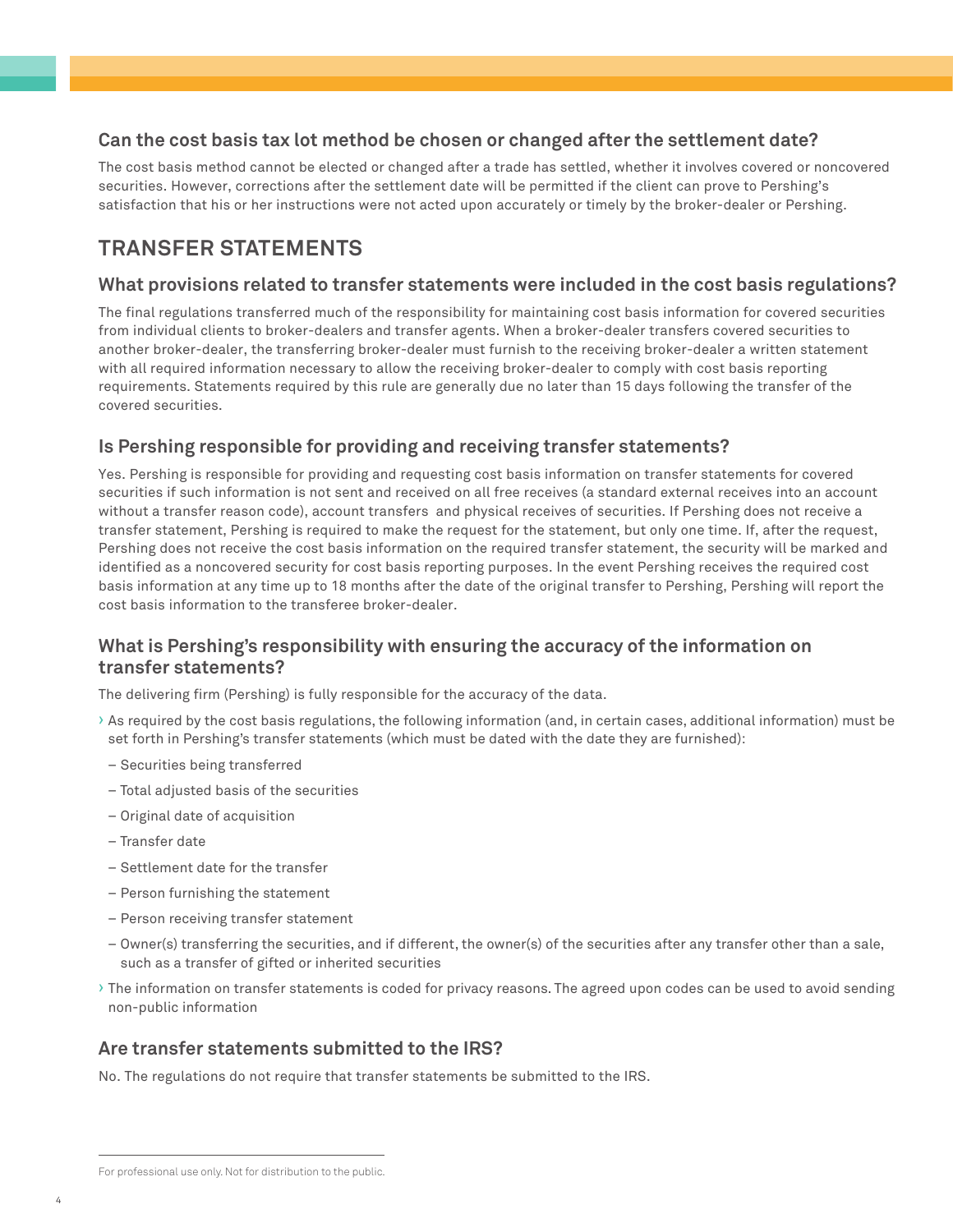#### **What are the transfer reasons in Asset Movement and how will they affect cost basis?**

For third-party journals and client internal transfers (CITs), the regulations require the default classification for a transfer to be a gift (when a security is transferred to a different owner).

- › The various transfer classifications are noted below accompanied by a brief description of Pershing's transfer statement and related reporting process:
- › **Gift:** When the transfer reason gift is used, the system generally will calculate the gift's fair market value (FMV) for the assets as of the date that the assets move. The gift's FMV generally is the average of the high and low prices of the gifted security on the date of the gift because the regulations recognize that the FMV may not always be readily ascertainable. When the shares are received into the new account, they will be received in with the gift's FMV, transfer date, the donor's (original) adjusted cost basis and the donor's original acquisition date.

The reason that both values must be carried for a gift is that, upon selling the position, the regulations stipulate the following:

- › If the position has depreciated in value, then Pershing must carry the date of the gift and the gift's FMV with the original basis
- › If the position is sold for a gain, Pershing will report (on Form 1099-B) the cost basis using the donor's adjusted cost basis
- › If the position is sold at a loss, Pershing will report (on Form 1099-B) the cost basis using the gift's FMV as the cost basis
- › If the position is sold between the donor's adjusted cost basis and the gift's FMV, Pershing will report (on Form 1099-B) a zero gain/loss

The positions will transfer according to the account's default unless an alternative disposition method or specific lots are selected.

- › **Divorce:** The positions will generally transfer according to the account's default unless an alternative disposition method or specific lots are selected. The adjusted cost basis and original acquisition date (of the transferring ex-spouse) will be transferred consistently with the disposition method or tax lots selected for the transfer.
- › **Inheritance:** Upon entering the date of death into the Date of Death field when transferring assets, the system will calculate the cost basis based on the FMV as of the date of death, so long as the FMV is readily ascertainable. For retirement inherited accounts for which the date of death is available in Account Services, this information will be pre-populated. The inheritance fair market value generally is the average of the high and low price of the inherited security on the date of death.
- › **Third-Party Transfer:** The positions generally will transfer according to the accounts default unless an alternative disposition method or specific lots are selected. The adjusted cost basis and original acquisition date will be transferred consistently with the disposition method or tax lots selected for the transfer.
- › **Same Beneficial Owner:** The positions will transfer according to the account's default unless an alternative disposition method or specific lots are selected. The adjusted cost basis and original acquisition dates will be transferred consistently with the disposition method or tax lots selected for the transfer.

#### **Can changes be made to the transfer reason for an asset movement previously processed?**

Yes. If the transfer classification originally selected turns out to be incorrect and the transfer statement cost basis information needs to be changed, you must send a Service Center request to Cost Basis Reporting asking for an adjustment.

#### **What does pending receipt mean?**

Pending receipt is the 15-day time period allowed for the delivering firm or transfer agent to send the cost basis information. Pershing will mark the tax lot pending receipt until the basis is received. After the basis is received, the tax lot will be updated with the cost information and either the covered or noncovered indicators. If Pershing does not receive the basis after 15 days, the lot will be marked noncovered and Pershing will allow updates to the information.

For professional use only. Not for distribution to the public.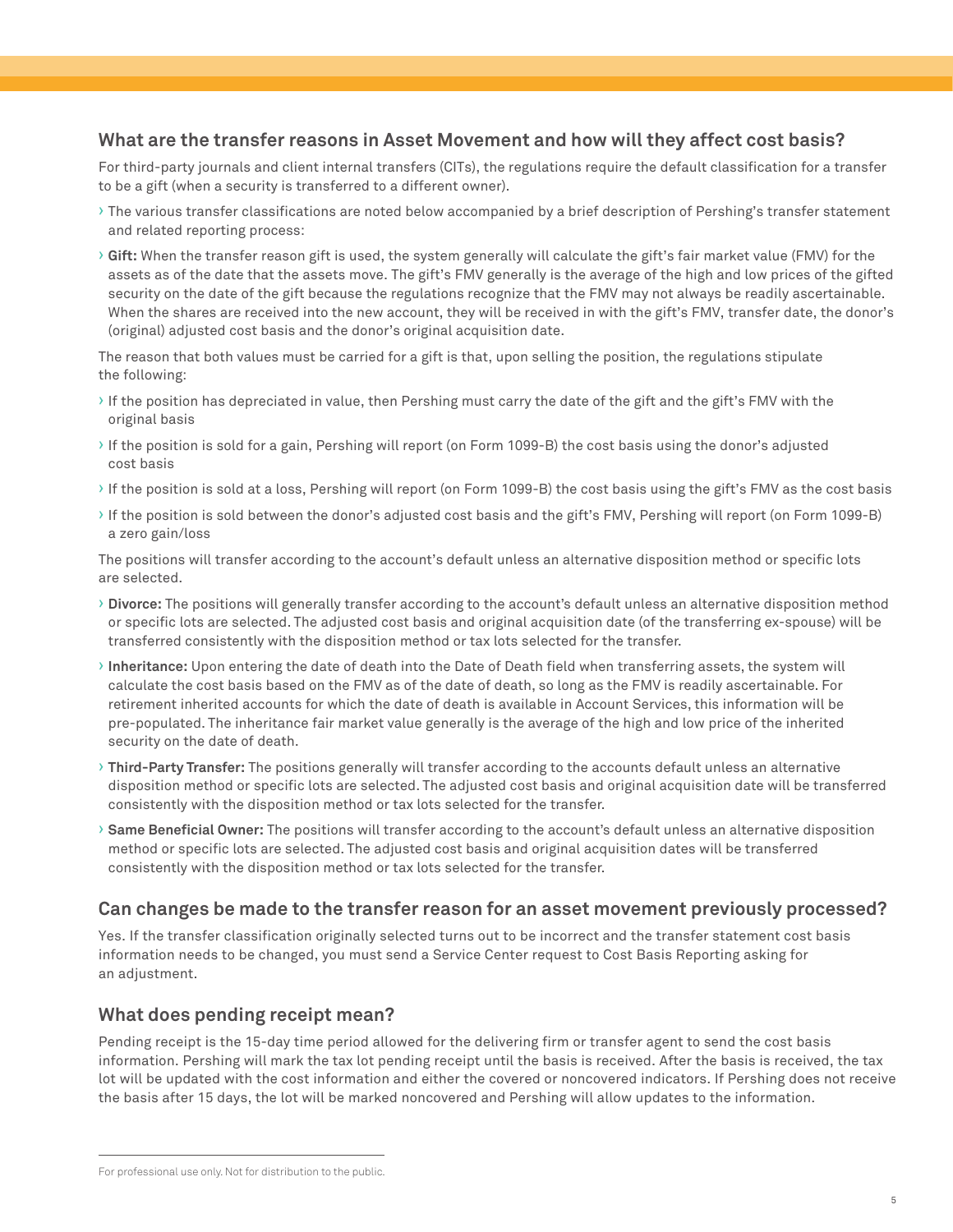# **WASH SALES**

## **What is a wash sale?**

A wash sale occurs when a covered or noncovered security is disposed of at a loss and an identical or a substantially identical security is purchased or acquired (in a taxable transaction) within the 30-day period before or after the sale. In that case, the loss is generally disallowed (in whole or in part, depending upon the quantity of the replacement security) and is used to adjust the cost basis and holding period of the replacement security.

## **What are the broker-dealer wash sale rules?**

Generally, the broker-dealer wash sale rule prohibits a client from claiming a capital loss if the identical covered security (as determined by the CUSIP identifier) is purchased (or acquired in a taxable transaction) within the same account and within a period beginning 30 days before or after the covered security sale that results in a loss.

Consequently, the holding period of the replacement covered security includes the holding period of the covered security that was sold at a loss. As a result, the realized loss is disallowed in whole or in part, depending on the quantity of the newly acquired replacement shares of stock.

## **How are the effects of wash sales on cost basis reported to the IRS?**

Beginning in tax year 2011, Pershing began tracking and reporting the effects of wash sales for the sale of covered stocks to the IRS on Form 1099-B. Broker-dealers (including Pershing), RIAs and other financial services providers are required to create and manage tax lots for all wash sale replacement securities. As securities become covered under additional phases of the legislation, Pershing will track and report any corresponding sales too. After 2011, the broker-dealer wash sale reporting rules applied to other subsequent categories of covered securities in 2012 and 2013 (or perhaps later) and will be reported to the IRS on Form 1099-B for the appropriate tax year.

# **How are wash sales tracked and cost basis disallowed losses reported?**

Wash sales are calculated by Pershing's cost basis system and disallowed losses and adjusted trade dates are recorded in a unique field within this system. Pershing has identified approximately 40 scenarios that can trigger the wash sale rules.

# **SHORT SALES**

# **How have cost basis changes impacted the reporting of short sales?**

Since January 1, 2011, short sales must be reported for the tax year in which they are closed, rather than the year in which they are opened. It is now generally mandatory to report the cost basis as well as report whether the holding period is short or long term for closed short sales that are closed with the delivery of covered securities.

For professional use only. Not for distribution to the public.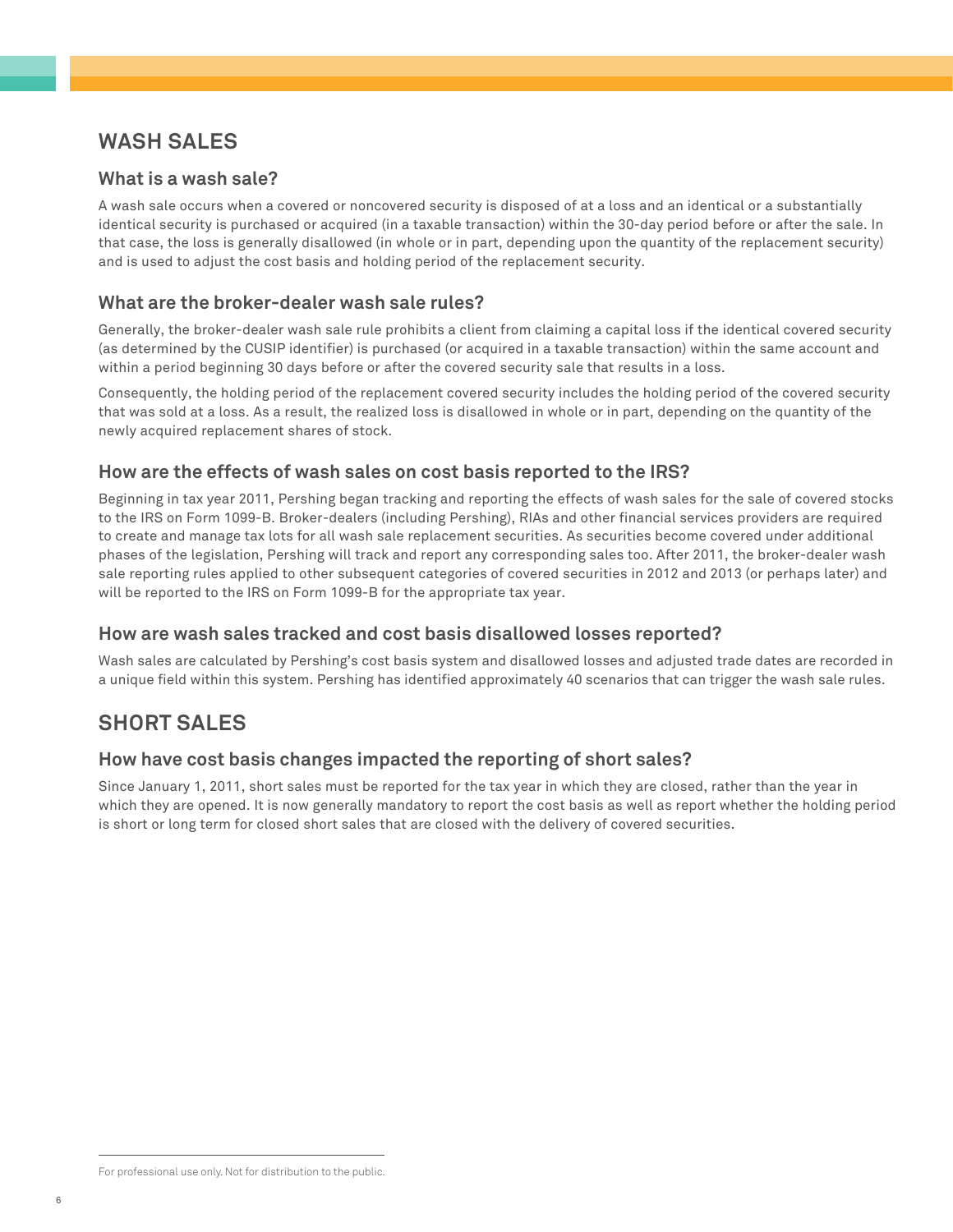# IMPORTANT CHANGES FOR DEBT INSTRUMENTS (BONDS)

# **How have the regulations changed the reporting of cost basis for debt instruments (bonds)?**

Beginning January 1, 2014, the new tax rules require financial organizations to report the original or adjusted purchase price (cost basis) to investors and the IRS when debt instruments deemed simple (e.g., bonds, where a yield can be easily calculated) and options are sold, exchanged or redeemed. As a result, if your clients hold these covered, simple debt instruments or options, there will be important changes when they file their 2014 federal income tax returns. For the first time, your clients will see the cost basis of these investments reported on their Forms 1099-B for the 2014 tax year.

Purchases of these instruments on or after January 1, 2014, will be deemed covered and reported to the IRS when sold. As a result, financial organizations, including Pershing, are required to accommodate certain elections designated by the IRS in the regulations for the treatment of bond premiums and discounts. To select these elections and override the IRS defaults, advisors can update their clients' investment account settings (if they are properly authorized to do so). Clients should review the elections described in this document (see pages 10 and 11) with a tax professional, and provide written instructions so the advisor can update the account as appropriate.

# **Which debt instruments are subject to 2014 reporting?**

Debt instruments that provide a single fixed income payment schedule, or one in which an alternative payment schedule for which a yield and maturity can be determined, are subject to 2014 reporting.

# **How will Pershing recalculate the cost basis for existing original issue discount (OID) bonds?**

Pershing will calculate and re-adjust the cost basis for all open bonds originally issued at a discount (OID bonds), using the daily OID rate in conjunction with the acquisition premium or market discount adjustments. Previously, Pershing adjusted the cost on OID bonds using only constant yield, and reported the OID values on IRS Form 1099.

# **How should my clients prepare for this change?**

Ensuring your clients are aware of the changes for bonds as early as possible—with accurate information—is vital to avoiding confusion. Importantly, please discuss bond changes as early as possible with clients, and long before 2014 tax season.

# **How did Pershing amortize and accrete debt previously before the 2014 changes?**

Prior to January 1, 2014, your clients had flexibility on how they adjusted their cost basis on bonds. Pershing previously processed cost basis adjustments monthly on most bonds purchased at a discount or premium using the constant yield to worst call or maturity. Pershing provided these numbers as a guide or an estimate where you may be if you were reporting the bond using the same methodology. Pershing never provided the income to report for market discount and did not adjust the interest payments with the amortized bond premium.

# **What is the constant yield method?**

A yield calculated using premium or discount paid in conjunction with the coupon payment received over the life of the bond. The earlier increments are typically smaller and they grow as the bond approaches maturity.

# **What is the ratable method?**

To use the ratable method, determine the accretion amount from the purchase cost to maturity and divide the difference into equal amounts to be adjusted monthly over the life of the bond. This is also known as the straight-line method throughout the industry.

For professional use only. Not for distribution to the public.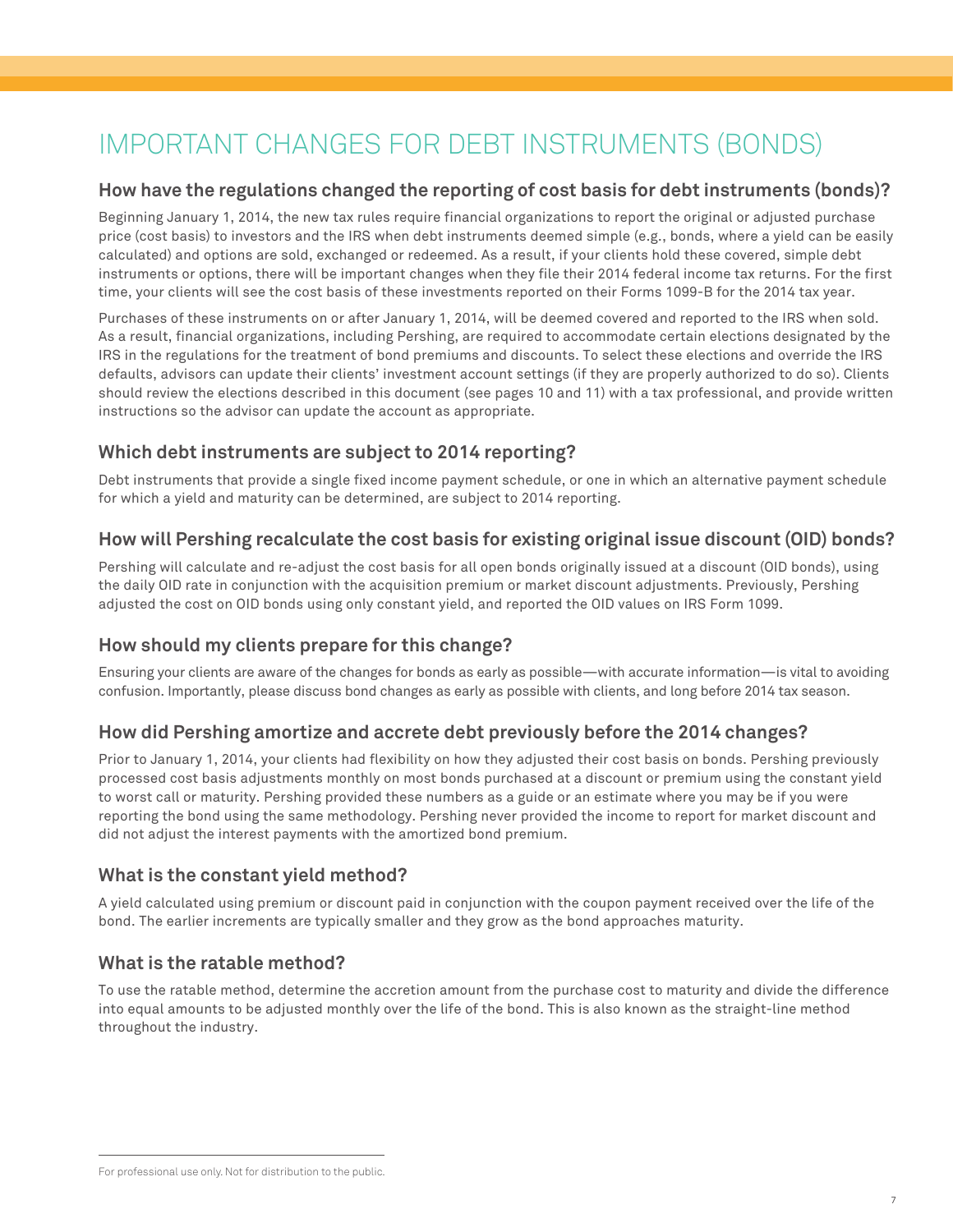# **AVAILABLE BOND ELECTIONS AND DEFINITIONS**

## **For investors, what are all of the bond elections specified by the IRS?**

For debt instruments, there are four taxpayer elections on how to treat market premium and discount specified by the IRS that can be used to properly set up your clients' accounts. The following methods can be used either as a select or default disposition method.

Please review the full list below:

- › **Bond Premium (per Internal Revenue Code (IRC) 171 and U.S. Treasury regulations 1.171-4):** This election allows an investor to amortize the premium on taxable bonds and apply the premium as an offset to interest income. The IRS instructed financial organizations to assume the investor has made this election. An investor can choose not to make this election and take the interest income at time of disposal.
	- If the investor does not takes this election, the investor is requesting that the broker not offset interest income with the premium paid for the bond.
- › **Current Inclusion (per IRC section 1278[b]):** This election allows an investor to report accrued market discount annually as income and allows the financial organization to adjust the cost basis for the accruals. The default is not to report the market discount income annually on IRS Form 1099 INT.
- If the investor selects current inclusion, the investor expects that the broker will include a portion of the market discount on Form 1099 INT/OID annually and adjust the cost basis until the bond reaches its par value.
- › **Constant Yield (per IRC section 1276 [b][2]):** This election allows an investor to use the constant yield method when calculating accruals. The default is to calculate market discount accruals using the ratable or straight line method.
	- If the investor selects this election, the investor expects that the broker will calculate a yield that takes into consideration the value of money over time.
- › **OID (per U.S. Treasury regulation 1.1272-3):** This is an election to include in gross income all interest that accrues on taxable bonds by using the constant yield method. The default is that the taxpayer has not made this election.
	- If the investor selects OID, he/she expects that the broker will amortize bond premiums, include market discount annually and use a constant yield when accruing market discount on taxable bonds.

#### **How do bonds issued at a market premium amortize? Does an investor have to amortize?**

Bond premium will continue to amortize utilizing constant yield. There is no change in calculation for non-taxable bonds; they will continue to amortize using constant yield to worst call or maturity. One calculation change at Pershing for taxable bonds is it will amortize to the maturity date rather than the worst call. In both cases for covered bonds (simple bonds purchased in 2014), your bond interest payments will include the amortized offset for tax reporting. Clients can decide not to amortize taxable bond premiums. However, if they choose not to amortize, the interest payment will not be offset by the amortized premium.

#### **For advisors, what are the most important changes for bonds issued at a market discount?**

There are big changes in bond calculations for bonds purchased at a discount in 2014. Before January 1, 2014, Pershing assumed the client had elected to treat the discount as income annually and assumed the client reported the income, so we were able to adjust the cost basis. However, the IRS default for bonds issued at a market discount is neither to report the accrued income annually nor to adjust the cost basis. So you have two different elections specific for market discount.

› **Accrue and report income annually:** If this election is not made Pershing will report original basis on the monthly client brokerage statement, NetX360 and when the bond is sold or matured. If the client would like to report the income annually on new bond purchases, he/she would have to elect in writing to report the income annually and a broker would be required to calculate the accruals and report them as income annually. This is often referred to as the current inclusion election.

For professional use only. Not for distribution to the public.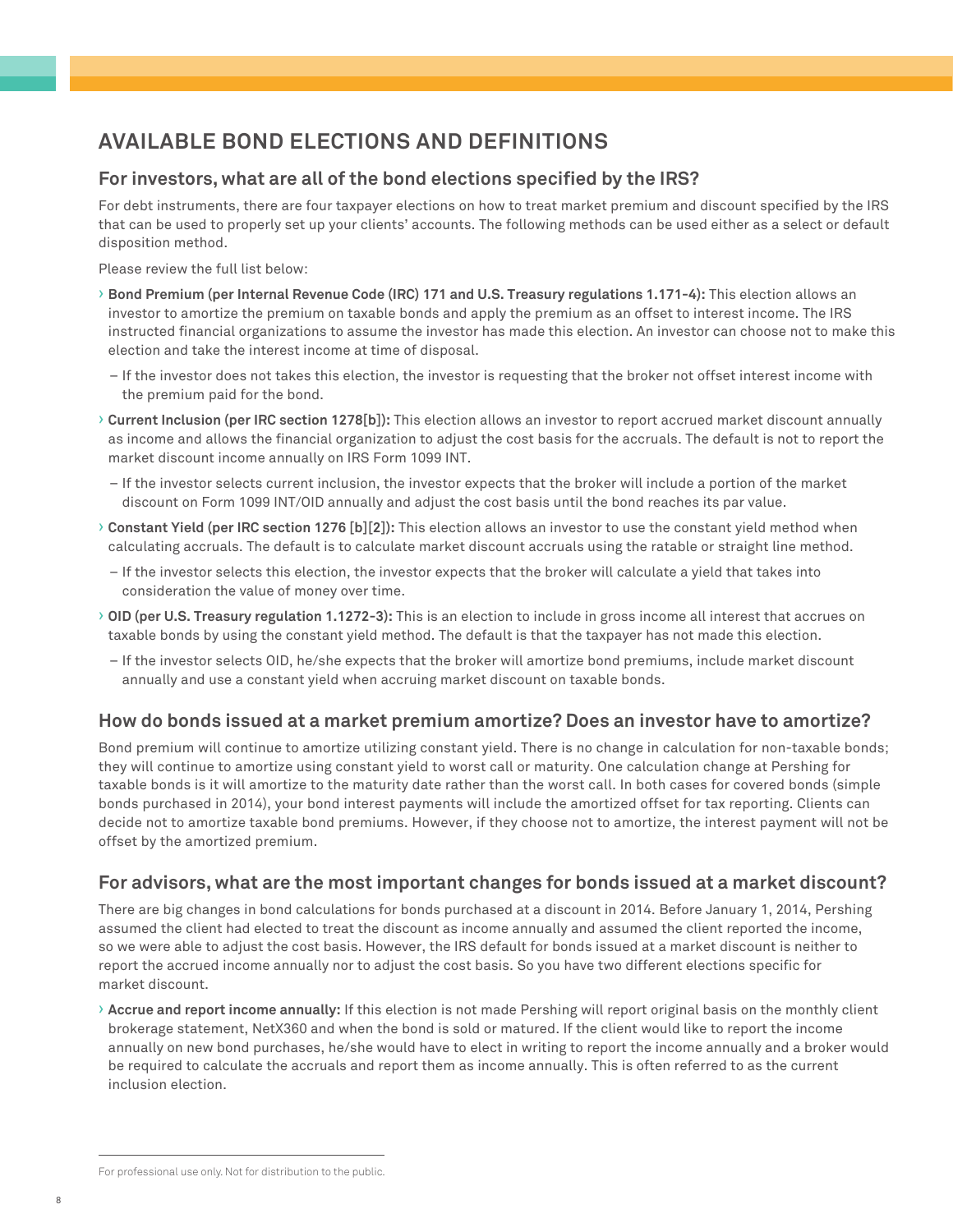› **Constant Yield Election:** In the past, when calculating accruals Pershing has used the constant yield method. This method takes into account the value of money over time and accrues less income in the beginning accrual periods and more in the final accrual periods. However, the IRS default is to accrete the market discount using the ratable method (also known as straight line). This method simply divides the accrual periods evenly over the life of the bond. The client can elect to use constant yield when calculating accruals. However, the client must make this election in writing. This election alone will not result in adjustments to cost basis, just in the accrual calculations used for calculating income versus gain or loss at time of disposal.

To keep the same methodology as in the past, the client needs to elect to pay income annually and use the constant yield method.

Another election available for all taxable bonds purchased at a premium and all discounted bonds is to treat all income as OID. When this election is chosen the client is electing to report the income annually utilizing the constant yield method and electing to amortize bond premium. However all income will be reported as OID on the Form 1099.

# IMPACT TO INVESTORS

#### **What do the cost basis changes mean for your clients?**

Clients continue to be responsible for reporting cost basis to the IRS for all taxable securities—noncovered as well as covered—that are sold, exchanged or redeemed. In addition, your clients have to select the tax lot and disposition (or lot relief) method for each trade by three business days following the trade date or any earlier settlement date for the trade. If your clients do not select a disposition method, the default disposition method for the account will be used. Pershing's default method for dispositions is FIFO, which is the federally-mandated default disposition method. Also, Pershing applies the FIFO method for mutual funds, eligible DRPs and qualifying ETFs. Under the final cost basis reporting requirements, clients no longer have the option of postponing this decision beyond the settlement date, and Pershing must strictly enforce this rule. As a result, early tax planning is a must.

#### **For bonds, what action steps should you communicate to your clients?**

As part of your clients' annual tax reporting strategy—please continue to review the following items:

- › Default disposition methods
- › Cost basis bond elections and accrual methods

Since the rules may significantly affect your clients' tax reporting—and ultimately, their tax liability—we encourage you to speak to your clients as soon as possible about tax planning strategies. Your clients may require additional tax advice from a tax professional to select the most advantageous disposition method (or methods if they have multiple accounts) and bond elections.

In addition, review with your clients the default disposition method(s) (including standing instructions) to properly set up their accounts for compliance and tax planning purposes. There are several acceptable disposition methods that can be used. A selected disposition method can only be changed at the time of trade or transfer (of securities from the account). Unless otherwise instructed, the sale and delivery of stocks will be completed using the oldest tax lots first—i.e., these were purchased or acquired first.

For processing partial trades or deliveries, specific shares (or tax lots) may be selected at the time of trade or transfer. After the settlement date, however, no changes are permitted. Clients only have until the earlier of the settlement date or three business days to re-assign the tax lot(s) or make a change in the disposition method upon the sale, transfer or exchange of securities. Note that for non-trade activity, the deadline for tax lot(s) selection is always three business days from processing date.

For professional use only. Not for distribution to the public.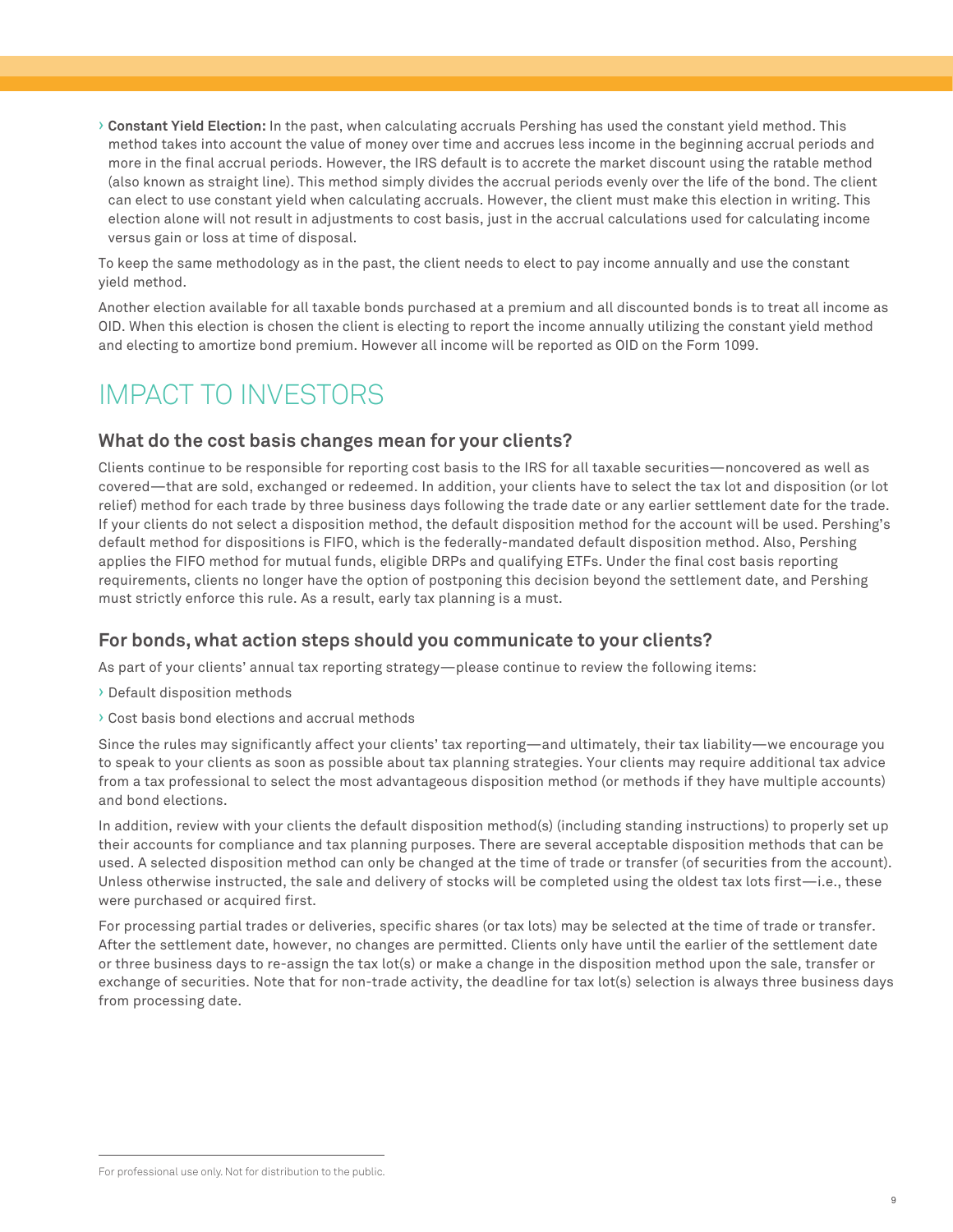# **Are my clients still required to report cost basis to the IRS?**

Yes. Clients are still required to report information from the 1099-B section of their Tax and Year End Statement (or Pershing's substitute and composite 1099 form) on their individual income tax return, and include cost basis information for noncovered securities that a reporting broker-dealer is not required to report on Form 1099-B. As a result, clients must be able to verify, from their own records, all cost basis information reported on their tax returns.

# **Do the rules apply to foreign securities?**

Yes. As of January 1, 2011, cost basis must be maintained and reported for stocks issued by foreign corporations that are acquired on or after that date. Such stocks are considered covered securities.

# **Do the rules apply to foreign accounts?**

No. The cost basis reporting rules apply only to U.S. taxable accounts (of non-exempt recipients) which receive IRS Form 1099-B (or an acceptable substitute for Form 1099-B). The cost basis of securities acquired in accounts for citizens and tax residents of countries other than the U.S. are not required to be reported to the IRS. However, Pershing will continue to maintain and provide cost basis for virtually all accounts on Pershing's platform, whether or not there is a cost basis reporting requirement for the accounts.

# **Do the rules apply to IRA accounts?**

No. The cost basis reporting rules apply only to U.S. taxable accounts (of non-exempt recipients) which receive IRS Form 1099-B (or an acceptable substitute for Form 1099-B). The cost basis of securities acquired in tax-deferred retirement accounts generally are not required to be reported to the IRS. However, Pershing will continue to maintain and provide cost basis for virtually all accounts on Pershing's platform whether there is a cost basis reporting requirement for the accounts.

# **ACCOUNT STATEMENT ENHANCEMENTS**

## **To support cost basis reporting requirements, what enhancements have been made to Pershing's account statement?**

To accommodate cost basis reporting requirements, Pershing introduced a number of enhancements to its award-winning account statement. All statements were enhanced to show the account default tax lot disposition method in the Client Service Information section. For example, this section would show FIFO if the account default was set to this method. In addition, firms that currently elect to show cost basis data on their clients' account statements will see additional enhancements.

# **IMPORTANCE OF ELECTRONIC DELIVERY**

# **Why should my clients consider e-delivery of trade confirmations, tax documents and other account communications?**

For tax lot selection after a trade is executed, your clients will have until the earlier of settlement date, or three business days, to select or change the selection of a tax lot disposition method or tax lot(s). To increase efficiency in this time-sensitive environment, clients will benefit from e-delivery of trade confirmations and other account documents. Taking advantage of this service eliminates the risk of slower delivery of paper documents with traditional mail. Clients can select e-delivery, through the NetXInvestor™ website.

# **Which account documents can be delivered electronically?**

Account statements, trade confirmations and all 1099 tax statements can be delivered electronically. Tax documents are also available to view online. Additional documents, such as prospectuses, may also be delivered electronically.

For professional use only. Not for distribution to the public.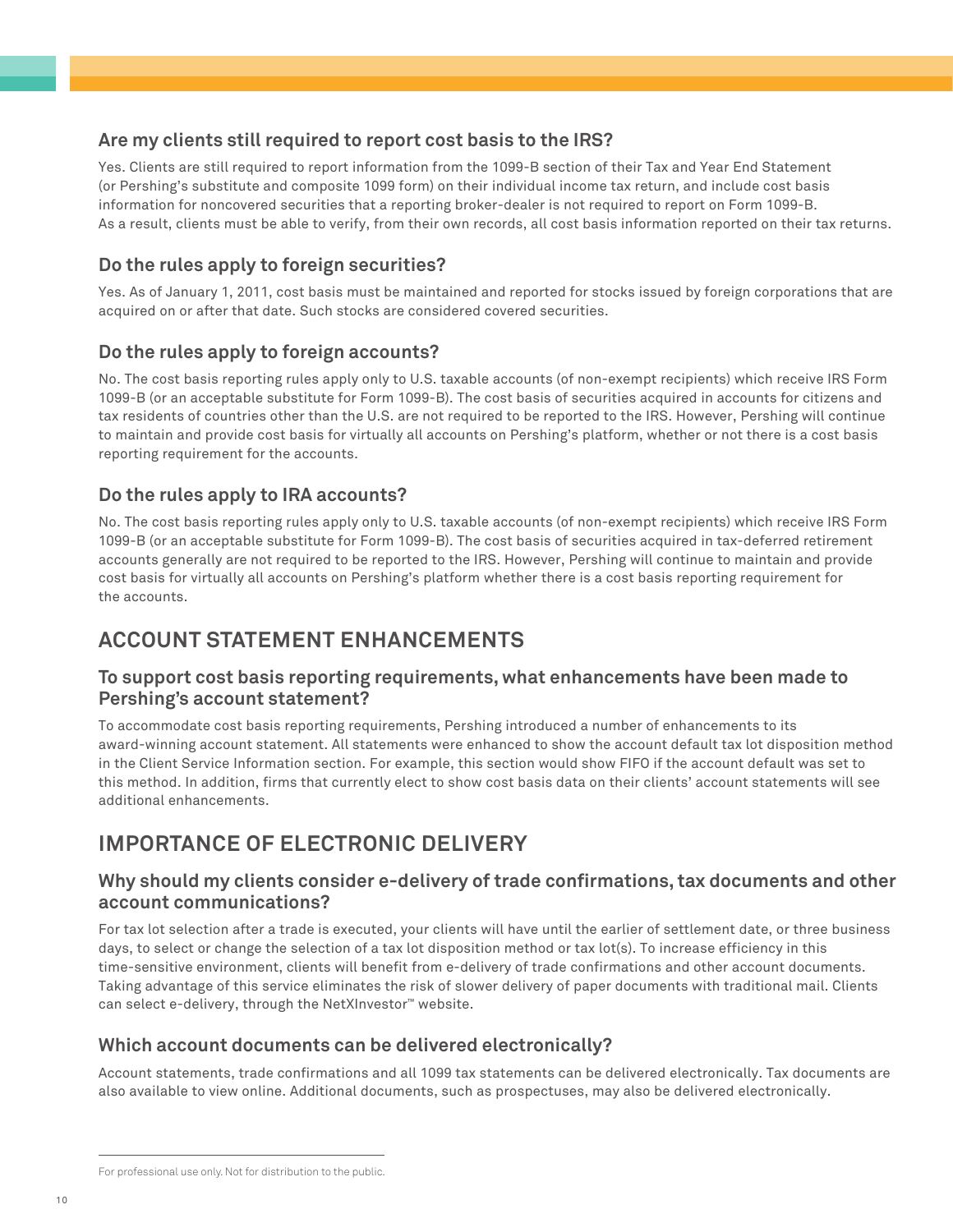## **How long will my clients have access to their accounts?**

Your clients will have access to their account documents as long as they have a user ID for an account on Pershing's records. If your firm de-links an account from a user ID, or if the user ID is deleted from the system, your client will no longer have access to documents. When an account is purged from Pershing's systems, documents on NetXInvestor will no longer be available.

#### **How long are electronic documents archived?**

- › Account statements are archived for 10 years
- › Trade confirmations are archived for three years
- › 1099 tax statements are archived for seven years
- › Clients should be encouraged to save a copy of their documents on a local drive when a new document is made available

#### **How can Pershing help our firm promote e-delivery?**

Pershing has created a Marketing Toolkit that will assist you in promoting e-delivery. The toolkit contains statement inserts, messages, postcards, advertisements and customizable e-mails that can be shared with your advisors. It can be accessed via Resources in NetX360 by searching keyword "paperless" in the Marketing Center.

# PERSHING PREPARATIONS AND RESPONSIBILITIES

# **What is Pershing's responsibility for reporting cost basis?**

The federal income tax law, as changed by the Emergency Economic Stabilization Act of 2008, requires reporting broker-dealers, including Pershing, to maintain cost basis records for tax reporting purposes, transfer such information in accordance with special transfer statement rules and capture cost basis adjustments from corporate action issuers for covered securities.

In addition, affected firms, including Pershing, must provide clients with the ability to:

- › Elect and change tax lot selection or lot relief methods
- › Differentiate reporting and processing of covered and noncovered securities
- › Calculate and report certain wash sales
- › Change timing of short sale reporting and backup withholding
- › Determine and monitor the effect of corporate actions on the cost basis of covered security positions

#### **How involved is Pershing in future cost basis reporting developments?**

At Pershing, we continue to proactively monitor cost basis developments about how these requirements impact the industry and investors on an ongoing basis. Pershing actively participates in cost basis discussions with the Securities Industry Financial Markets Association (SIFMA), the Investment Company Institute (ICI), Treasury, the IRS and the U.S. Government Accountability Office (GAO). The GAO has oversight jurisdiction regarding the IRS's implementation of the cost basis regulatory scheme, and it reports to Congress on such implementation.

For professional use only. Not for distribution to the public.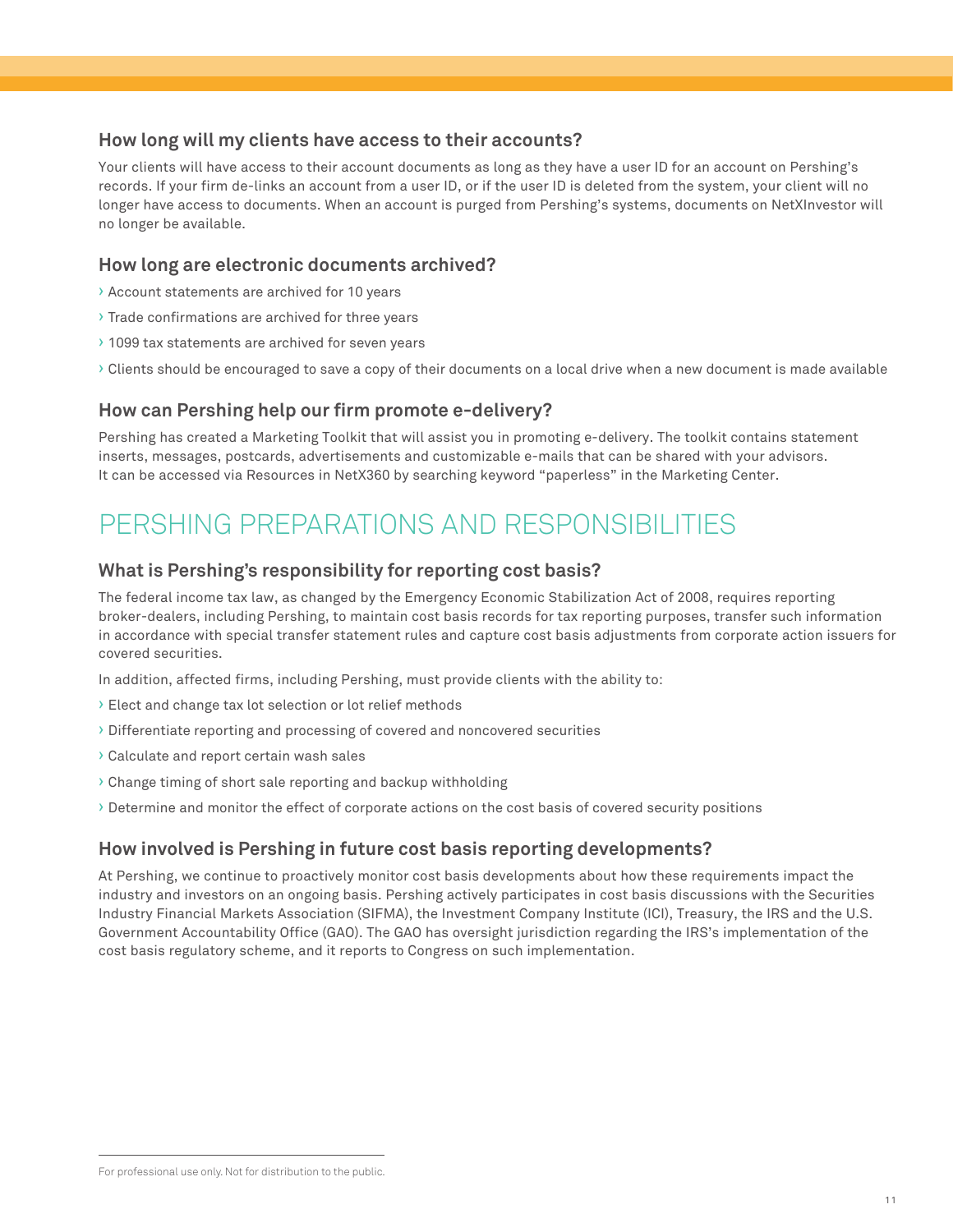# **NETX360 COST BASIS ENHANCEMENTS**

# **What NetX360 functionality has been added for reporting (simple debt instruments [bonds] and options)?**

The following highlights the key system changes. As we implement these updates, it will be necessary to make changes to multiple screens in NetX360 and NetXInvestor. We will also be updating our standard files and XML layouts. We will communicate with you before making these changes, so you can plan for them.

As a reminder, cost basis tax regulations are currently scheduled to be phased in over six years. The effective dates for which cost basis must be reported are as follows:

| <b>Type</b>      | Description                                                                                      | <b>Effective Date*</b>                               |
|------------------|--------------------------------------------------------------------------------------------------|------------------------------------------------------|
| Stocks           | Corporate stock                                                                                  | January 1, 2011                                      |
| Mutual Funds     | All mutual fund shares or stock eligible<br>for dividend DRPs                                    | January 1, 2012                                      |
| Debt and options | Debt was broken into two segments simple and<br>complex, principally debt securities and options | January 1, 2014 (simple debt)<br>2016 (complex debt) |

\* Cost basis reporting will be for securities purchased on or after the above dates except for mutual funds or DRPs for which the single account election is made.

#### **NetX360—new fields/columns**

#### **Realized Gains/Losses (RGL) Screen**

New Columns: Reportable Income, Disallowance, Year to Date (YTD) Reportable Income

#### **Realized Gains/Losses (RGL) Tax Lot Details Popup**

New Fields: Reportable Income, Disallowance, YTD Reportable Income Adjustment, Bond Election, Acquisition Premium, Accrued OID, Non-Qualified Stated Interest

New Field Label: Amortization Yield > Bond Rate

#### **Unrealized Gains/Losses (RGL) Screen**

New Columns: Deferred Income, YTD Reportable Income Adjustment

#### **Unrealized Gains/Losses (RGL) Tax Lot Details Popup**

New Fields: Bond Election, Deferred Income, YTD Reportable Income Adjustment, Unused Amortization, Acquisition Premium, Accrued OID, Non-Qualified Stated Interest

New Field Label: Amortization Yield > Bond Rate

# **FEES**

#### **What does Pershing provide as part of its basic cost basis package?**

Pershing provides a basic cost basis package at no extra cost to introducing broker-dealer relationships. It covers all of the accounts that Pershing does for 1099-B reporting and includes:

- › Capturing cost basis from 2011 forward
- › Allowing for 10 account or office default methods
- › Having the advisor or broker-dealer select tax lots and a tax disposition method at time of disposition
- › Reporting covered tax lots on Form 1099-B and trade confirmations
- › Displaying tax lots of disposed securities in the Activity screen in NetX360
- › Displaying of tax lots in the Holdings Position screen in NetX360

For professional use only. Not for distribution to the public.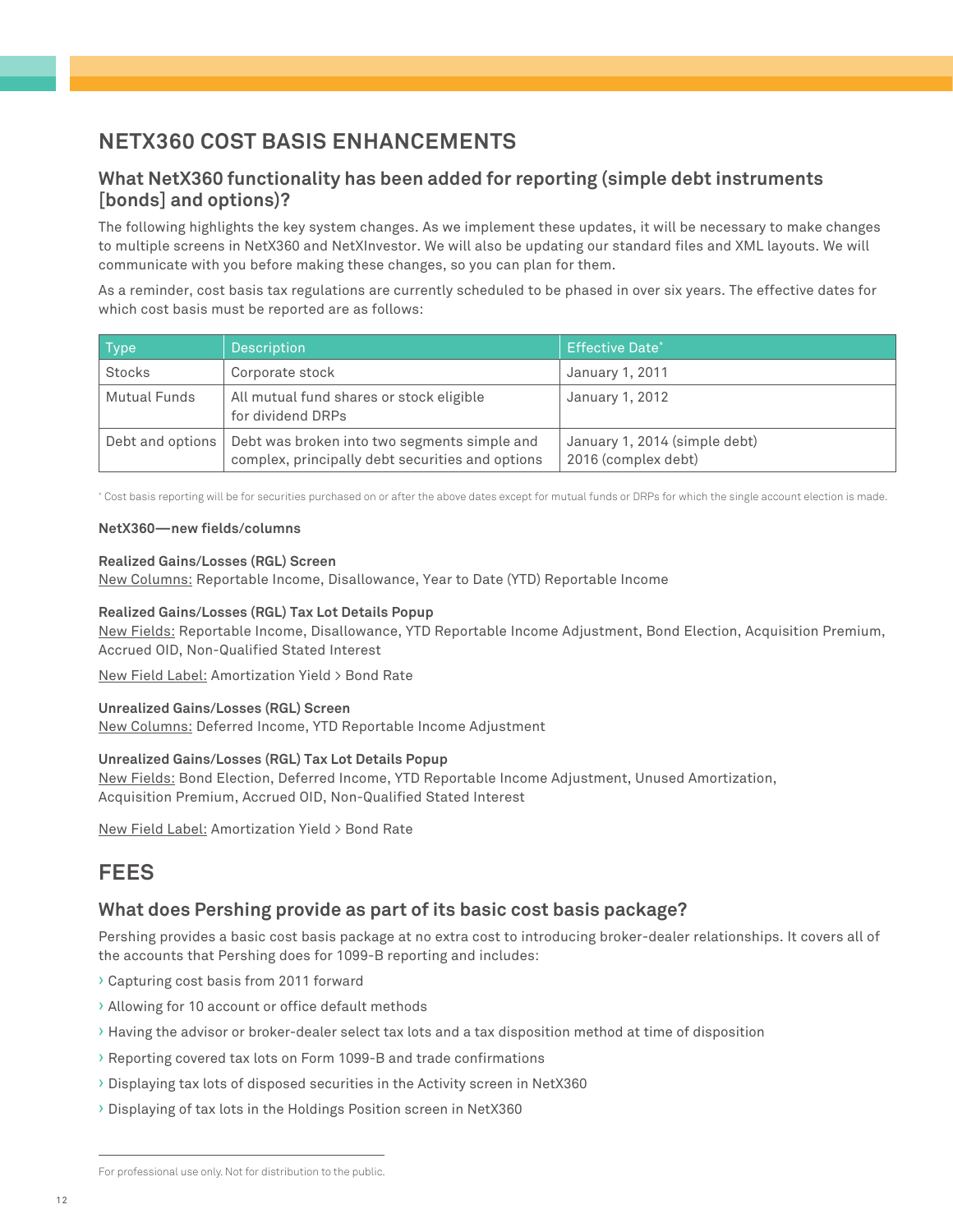Additional cost basis services for a fee include:

- › Realized and unrealized gain and loss information on statements and NetX360
- › Noncovered (not reported lots) in a realized gain and losses section of the 1099-B

For more information, please contact the Asset Services Client Services Team.

# **COST BASIS TOOLS AND RESOURCES FOR FIRMS AND ADVISORS**

#### **Where can I find information on cost basis from Pershing?**

For more information about cost basis changes, please visit the Cost Basis Center, available under the Resources tab in NetX360 (search keyword "cb-info"). In the Cost Basis Center, Pershing's cost basis related tools and information are available, including communications, webcast replays and other useful information. In addition, Pershing regularly provides the latest information through Pershing Updates.

If you have specific questions about Pershing's cost basis initiative, you may also contact the Asset Services Team.

#### **Has Pershing produced any materials on the rules that can be shared with my clients?**

Pershing developed a comprehensive set of resources to help you communicate cost basis changes—from statement inserts to customizable letters. To access these resources, please visit the Cost Basis Center in NetX360 (keyword "cb-info").

A few of our client communications include:

- › **Sample Client Letter.** To help your clients understand tax and cost basis reporting requirements, a customizable letter is available. Visit the Cost Basis Center in Resources (keyword "cb-info") for a copy of the letter.
- › **Account Statement Insert "2014 Cost Basis Changes for Bonds and Account Elections."** Your clients received this insert in their September 2014 statements, which outlined the important cost basis reporting changes that related to debt instruments (bonds) in a taxable account. Please visit the Cost Basis Center in Resources (keyword "cb-info") for the insert.
- › **Account Statement Insert "2013 Tax and Cost Basis Reporting."** Your clients received this insert in their December 2013 statements, which outlined the basics of the cost basis reporting requirements. Please visit the Cost Basis Center in Resources (keyword "cb-info") for the insert.
- › **Understanding the Cost Basis Reporting Regulations.** This guide focuses on the following types of financial services firms, which were affected by the new law. These included, but were not limited to, securities clearing organizations, brokers and broker-dealers, banks, mutual fund companies, custodians, issuers/transfer agents, (corporate stock) plan administrators, advisor firms and registered investment advisory firms.
- › **Cost Basis vs. Third-Party Performance Reporting Guide.** This guidebook helps advisors and Operations department employees at IBDs and RIAs understand the differences in reporting details between Pershing's systems and other third-party cost basis reporting systems (CBRS).
- › **Pershing's Tax Guide and mytaxhandbook.com.** For you, your clients and their tax professionals, the Tax Guide, at mytaxhandbook.com, contains important information about reading tax statements and provides pertinent tax reporting instructions and requirements. No login or registration is required to download the guide via mytaxhandbook.com.

#### **What training is available?**

Training on the cost basis changes to NetX360 is available via the NetX360 Learning Center (click Resources > Learning Center). The cost basis changes are now incorporated within the following courses: Cost Basis Initiative—Phase I, Cost Basis Initiative—Phase II, Order Entry, Opening Accounts and Processing Documents, Updating Accounts in Account Services and Initiating Outbound Transfers. To view the schedule of class dates and times, click the eLearning Calendar link in the Learning Center.

For professional use only. Not for distribution to the public.